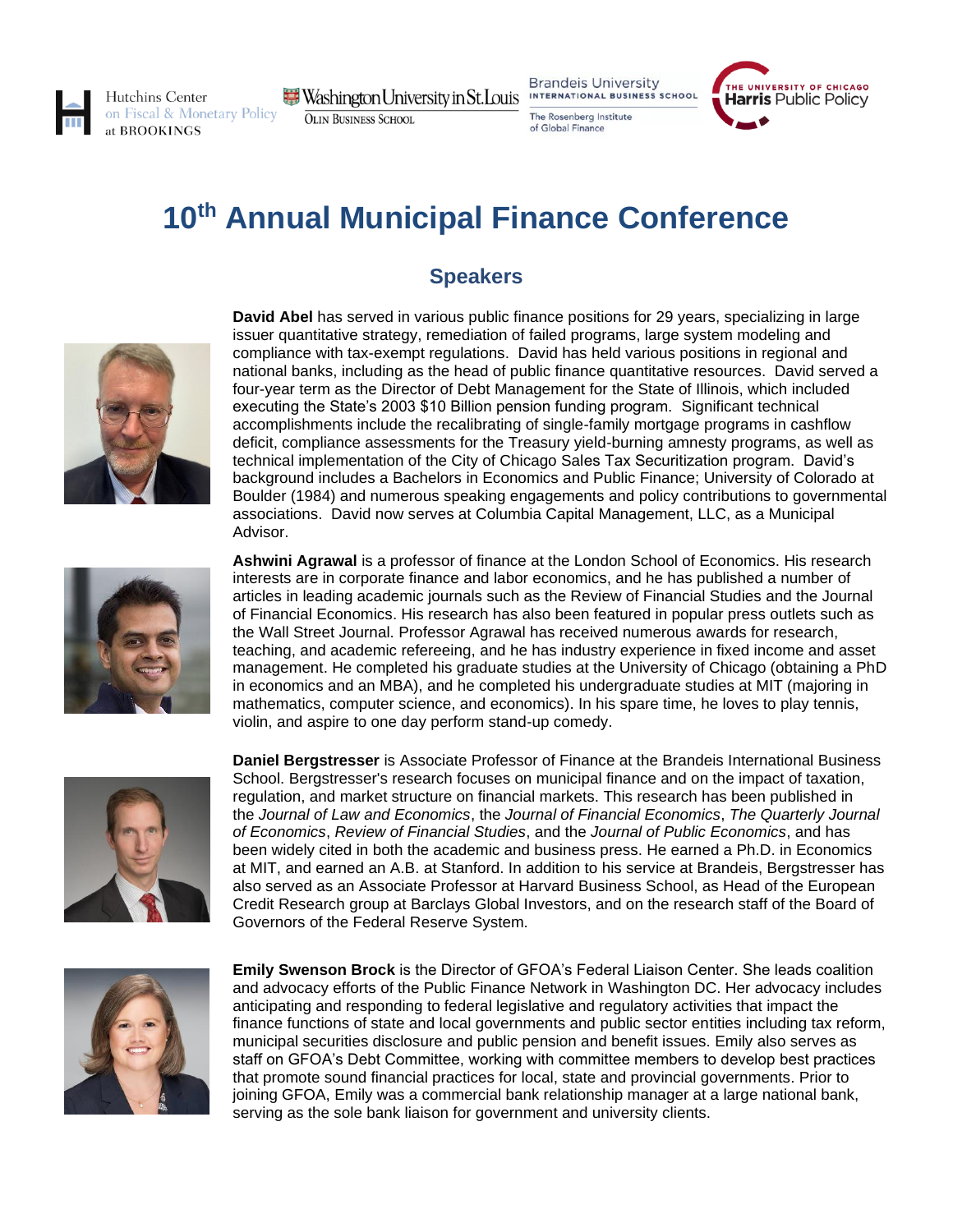

**Dwight D. Burns, Jr.** is the Treasurer of Dallas Area Rapid Transit (DART). Mr. Burns joined DART in 2015 and has over 20 years of wide-ranging experience in public finance. As treasurer, he serves as director of investment fund management, debt administration, and grant management for the agency. Previously, he worked as a municipal bond investment banker and financial advisor for several major Texas governmental entities. From 2009 to 2011, Mr. Burns served as executive director of the Texas Public Finance Authority (TPFA), helping to represent the State of Texas with Wall Street capital markets. He led the issuance of over \$2 billion in bonds to finance capital needs and other programs for 23 state agencies. As director of TPFA, he was also responsible for managing bond proceeds, making debt service payments, and monitoring compliance for over \$4 billion in state debt. Prior to his service at TPFA, Mr. Burns worked for over eight years as a vice president/senior analyst with Moody's Investors Service. As a public finance bond analyst, he led the issuance of credit ratings for several large muni bond issuers, including Houston, Dallas, Austin, Fort Worth, Oklahoma City, etc. In addition to his public finance work, Mr. Burns also served as a policy advisor with the Austin City Council and as an analyst for the Texas Senate Research Center. Mr. Burns is a sixth-generation Texas native, with a B.A. in Government from the University of Texas at Austin and a Master of Public Affairs from the University of Texas' LBJ School.



**Huaizhi Chen** is an Assistant Professor of Finance at the University of Notre Dame's Mendoza School of Business. His academic works have been published in the Journal of Finance, the Journal of Financial Economics, and the Review of Financial Studies. Prior to his appointment at Notre Dame, he worked at Harvard Business School as a Post-Doc Fellow with the Behavioral Finance and Financial Stability Initiative, and earned his PhD at the London School of Economics.



**Guy Davidson** is the President of BondMatch, a firm seeks to improve bond investors' ability to implement their portfolio strategies through the application of quantitative tools. Prior to BondMatch, Guy was the Partner and Senior Vice President responsible for the municipal bond team at both Sanford C. Bernstein & Co. and AllianceBernstein (AB). Guy oversaw all aspects of the municipal business at AB; portfolio management, research, trading, product development and the marketing message. Products ranged from the safest of portfolios to high-yield, with the most innovative being tax-aware products tailored to clients' tax rates, inflation-protected municipal portfolios, and separately managed accounts that enabled small investors to access municipal credit both inexpensively and safely. From 1985 to 1992, Guy worked at JP Morgan Securities, where he was elected to the 1992 Institutional All-Star Team for Municipal Strategist. From 1983 to 1985, Guy was an Associate Economist at Lehman Brothers. In addition to writing numerous blogs, quarterly outlooks and positions papers, Guy has published the following articles: Managing Duration Extension and Negative Convexity Near Par (with Andrew Kalotay), The Bond Buyer, October 20, 2020; Bond Management for Private Clients, AIMR Conference: Investment Counsel for Private Clients, August 1999; The Value of Tax Management for Bond Portfolios, The Journal of Wealth Management, January 1999; Maximizing Expected After-Tax Returns, Handbook of Municipal Bonds, 1994; Analyzing Quality Spreads, The Municipal Finance Journal, 1991. Guy has an MBA in finance from New York University and a BA with honors from Wesleyan University.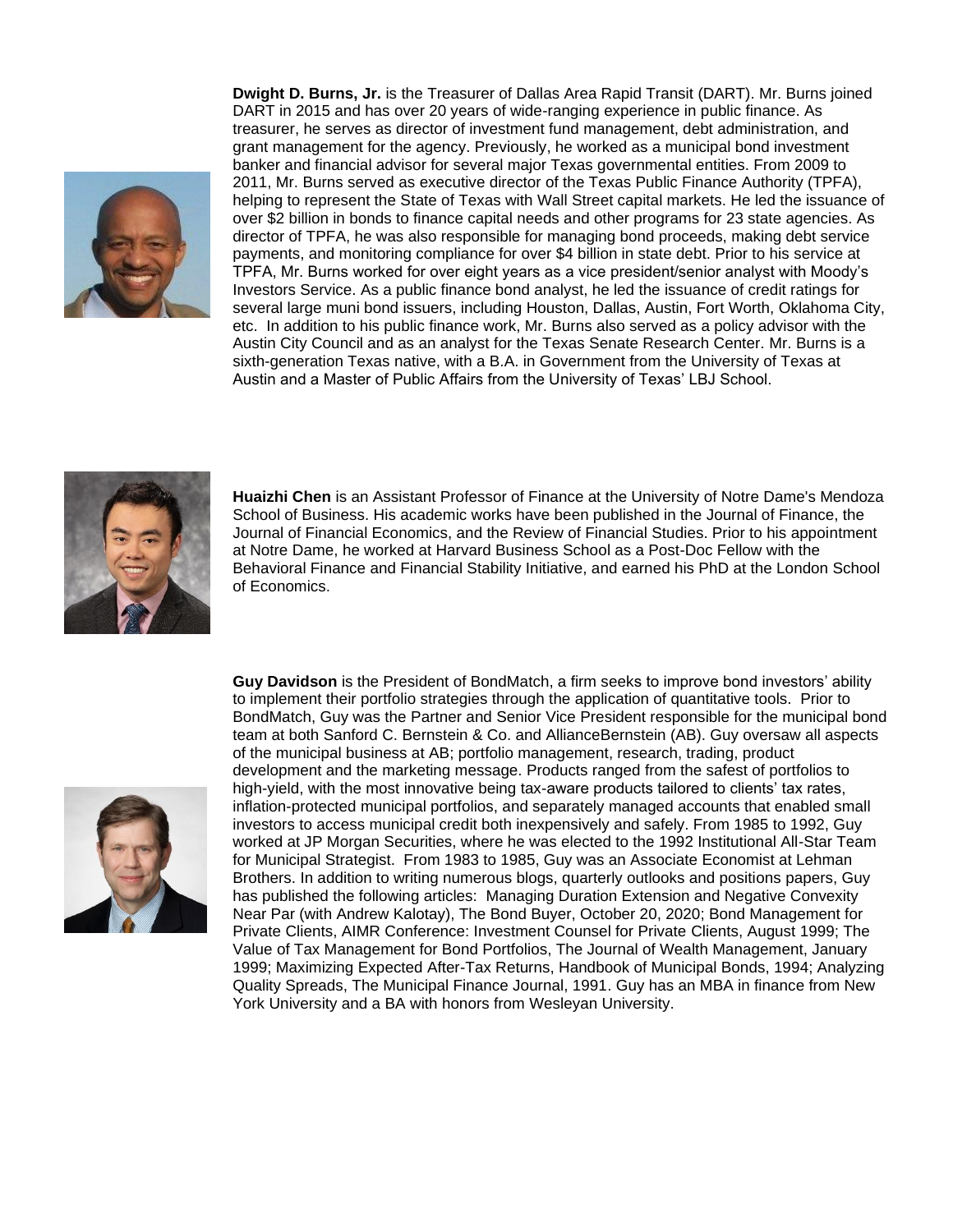

**Larry Fauver** joined the University of Tennessee (UT)'s finance faculty in 2007 from the University of Miami, where he taught international finance and international financial management to undergraduate and graduate students. He received his Ph.D. in finance from the University of Florida in 2000 and a master's degree in economics from the University of Florida in 1997. His research focuses on firm performance, corporate governance, corporate culture, and corruption, both in a domestic and international environment. Fauver has published in the Journal of Financial Economics, the Review of Financial Studies, the Journal of Financial and Quantitative Analysis, Journal of Corporate Finance, and other finance journals. His research has been presented at various national and international finance forums including the American Social Science Association, the National Bureau of Economic Research, the Western Finance Association, the Darden International Finance Conference and the European Finance Association. His work has been presented at the U.S. Securities and Exchange Commission, the New York Stock Exchange, The Federal Reserve Bank of New York, been featured in Forbes, cited by the U.S. Supreme Court, as well as being quoted in Fortune on several occasions. He teaches the international finance courses in UT's undergraduate and graduate curriculum, along with a course in the Ph.D. program.



**Suzanne Finnegan** is the Chief Credit Officer at Build America Mutual. She has responsibility for underwriting approval of all transactions for insurance. Prior to joining BAM, she was Executive Vice President at Wells Fargo Bank, N.A., where she was the Senior Credit Officer overseeing credit transactions in the Government Banking segment. From 1990 to 2004, she was the Chief Municipal Underwriting Officer at FSA, responsible for domestic municipal finance underwriting, and was Chair of the Municipal Underwriting Committee. Prior to joining FSA, she was Vice President and Manager of the General Surveillance Department at MBIA and earlier supervised MBIA's Special Tax and Leasing Group. She previously worked in the Public Finance Division of Marine Midland Bank and in the Municipal Research Group at Oppenheimer & Co. Suzanne is a past Chairperson of the Board of Directors of the Association for Governmental Leasing and Finance. She is a member of the National Federation of Municipal Analysts, the Southern Municipal Analysts Society, and the Municipal Analysts Group of New York. She received a Bachelor of Science degree from St. John's University and an M.B.A. from Fordham University.



**Manju Ganeriwala** serves as Treasurer of the Commonwealth of Virginia. She was first appointed as Treasurer by Governor Kaine in 2009 and reappointed by Governors McDonnell, McAuliffe, and Northam. She oversees the investment of public funds; issuance of bonds and management of state debt; provision of banking services and administration of the state's insurance and unclaimed property programs. Prior to her appointment as Treasurer, she served as Deputy Secretary of Finance in Governor Kaine's cabinet. Ganeriwala's service to the Commonwealth includes her leadership roles as the Chief Financial Officer for the Department of Medical Assistance Services and Associate Director for the Department of Planning and Budget. Ganeriwala holds a Bachelor of Commerce degree from the University of Bombay and a Master's in Business Administration degree from the University of Texas at Austin. She is the 2009 recipient of the YWCA's Outstanding Woman Award in Government and is a 2013 Toll Fellow. In March 2014, she was featured as one of 25 women chosen for the inaugural Women in Government Leadership Program. She is also a past president of the National Association of State Treasurers and recipient of numerous other professional awards. Ganeriwala currently serves on the Municipal Securities Rulemaking Board.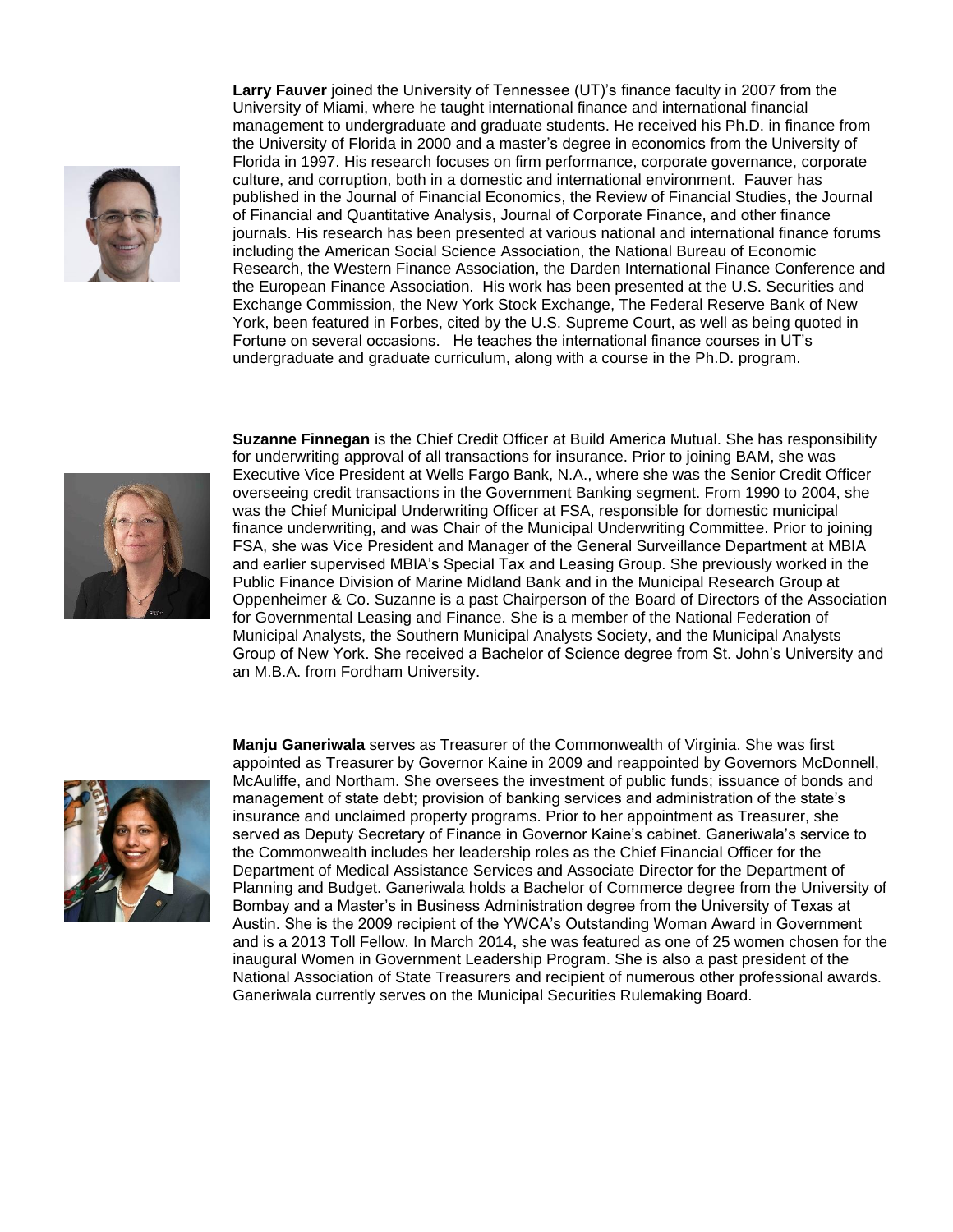

**Tracy Gordon** is the acting Robert C. Pozen director of the Urban-Brookings Tax Policy Center, where she researches and writes about fiscal challenges facing state and local governments, including budget trade-offs, intergovernmental relations, and long-term sustainability. Before joining Urban, Gordon was a senior economist with the White House Council of Economic Advisers. She was also a fellow at the Brookings Institution, assistant professor at the University of Maryland School of Public Policy, and fellow at the Public Policy Institute of California. Gordon was a member of the District of Columbia Infrastructure Task Force and the District of Columbia Tax Revision Commission. She serves on the board of trustees for the American Tax Policy Institute and the California Budget and Policy Center. Gordon has written extensively on state and local government finances, including taxes, budgeting, intergovernmental relations, municipal debt, and pensions. She has appeared in the *New York Times*, *Wall Street Journal*, and *Washington Post* and on C-SPAN, Fox Business News, and NPR. Recent publications include *Assessing Fiscal Capacities of States: A Representative Revenue System–Representative Expenditure System Approach* (with Richard Auxier and John Iselin); "The Federal Stimulus Programs and Their Effects" (with Gary Burtless) in *The Great Recession*; "State and Local Fiscal Institutions in Recession and Recovery" in the *Oxford Handbook on State and Local Government Finance*; and "Addressing Local Fiscal Disparities" in the *Oxford Handbook of Urban Economics and Planning*. Gordon holds a PhD in public policy with a concurrent MA in economics from the University of California, Berkeley.

**Troup Howard** is an Assistant Professor of Finance at the University of Utah, David Eccles School of Business. His research explores how regional economic outcomes and household finances are affected by the fiscal choices of state and local governments, with particular attention to public debt and taxation. His recent work has documented widespread racial and ethnic inequality in property taxation; analyzed the common practice of providing corporate tax subsidies as an economic development incentive; shown that unfunded public pension liabilities lead to depressed growth of regional house prices; and estimated how state and local governments adjust spending in response to a severe fiscal shock. His research has been featured in the New York Times, Washington Post, NPR, and Mother Jones. Prior to joining academia, he was a management consultant working with public sector agencies, large NGOs, and cultural institutions. In this capacity he served as an advisor to the Board of Education for a large urban school district, helped a national philanthropic foundation develop and launch a new model for deploying geographically integrated social services within highly underserved communities, and led efforts to expand education opportunities in neighborhood schools by using online learning technologies. He teaches Introduction to Economics in the MBA program at the Eccles School of Business. He holds a PhD in Finance from the University of California at Berkeley, an MBA from the Kellogg School of Management, and an AB from the University of Chicago.



**Ben Hyman** is an economist in the Research and Statistics group at the Federal Reserve Bank of New York. His primary research uses employer-employee matched data to analyze the effects of diverse social insurance and retraining incentives on workers displaced by trade and automation. He also studies policies targeted toward fiscally distressed local labor markets, including employer location tax incentives and municipal debt market interventions. Prior to joining the New York Fed, he was a postdoctoral fellow at the Becker-Friedman Institute at the University of Chicago. Ben received his Ph.D. in Applied Economics from the Wharton School, University of Pennsylvania, and holds a Masters in Urban and Regional Planning from MIT, as well as a B.A. (Honors) from the University of Southern California.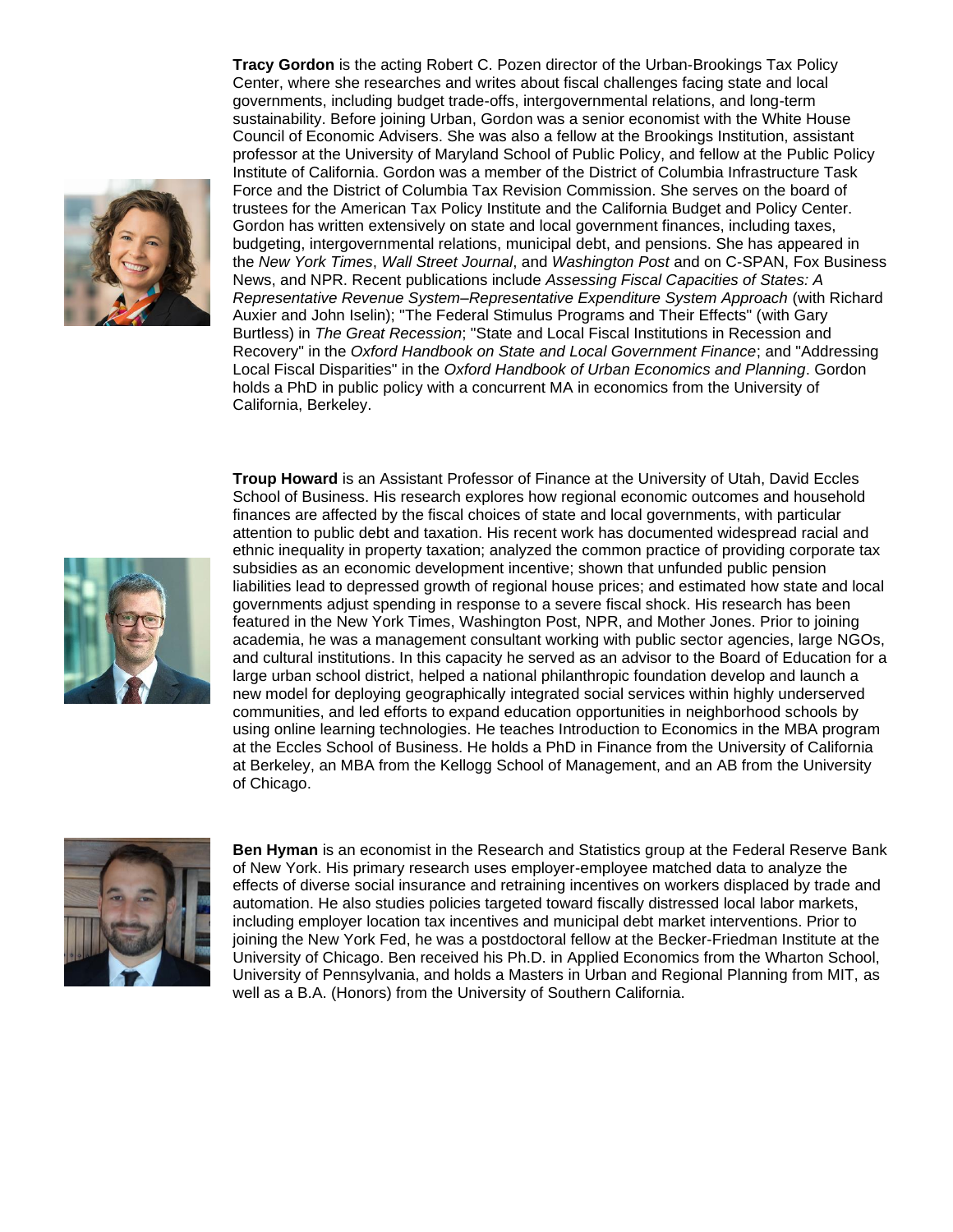

**Ivan Ivanov** is a principal economist in the Research & Statistics Division of the Federal Reserve Board. Ivan's research examines questions in financial intermediation, public finance, and corporate finance. His most recent work studies the financing of small and medium sized enterprises and the importance of banks for that process. He also currently examines the effectiveness of disclosure regulation in the municipal debt market and the real implications for state and local governments. His research has been published in top academic journals such as the Journal of Finance and the Journal of Financial Economics and has been cited in the Wall Street Journal, the Financial Times, and the Harvard Law School Forum on Corporate Governance and Financial Regulation.



**Marc Joffe** is a senior policy analyst at Reason Foundation. After a long career in the financial industry, including a senior director role at Moody's Analytics, Joffe's research now focuses on sovereign and sub-sovereign credit risk and fiscal sustainability. His financial research has been published by the California State Treasurer's Office, UC Berkeley, the Mercatus Center at George Mason University and the Macdonald-Laurier Institute among others. Joffe is a regular contributor to *The Orange County Register* and his op-eds have also appeared in The Hill, National Review and RealClearMarkets. He has an MBA from New York University and an MPA from San Francisco State University.



**Mahyar Kargar** is an assistant professor of finance at the Gies College of Business at the University of Illinois, Urbana-Champaign. His research focuses on financial intermediation, asset pricing, and macro-finance. In his recent work, he studies the quantitative implications of search frictions in over-the-counter markets. Dr. Kargar holds a Ph.D. degree in electrical and computer engineering from UCI and a Ph.D. degree in finance from UCLA.



**Lakshmi Kommi** serves as the Director of Debt Management for the City of San Diego and was in municipal finance space in an issuer capacity for over 25 years. She has overseen numerous public and private bond transactions, and loan programs for the City. In addition to implementing complex financing plans while keeping the City's costs low and financing processes efficient, she oversees a citywide Formal Compliance Monitoring Program to ensure City is in full compliance with all the bond covenants and City's disclosure responsibilities. She serves on the City of San Diego's Disclosure Practices Working Group, the primary review body for the City to ensure City's various primary and secondary bond disclosures are comprehensive and complete and is the finance lead on the City's Capital Improvements Program Review and Approval Committee. Ms. Kommi has served on the Municipal Securities Rulemaking Board as a public member 2013- 2019 and is currently a commissioner for the California Debt and Investment Advisory Commission.



**Steve Liu** is an assistant professor at Missouri S&T. His research is in financial intermediation, market microstructure, and public finance. He has a Ph.D. in finance from the University of Oregon.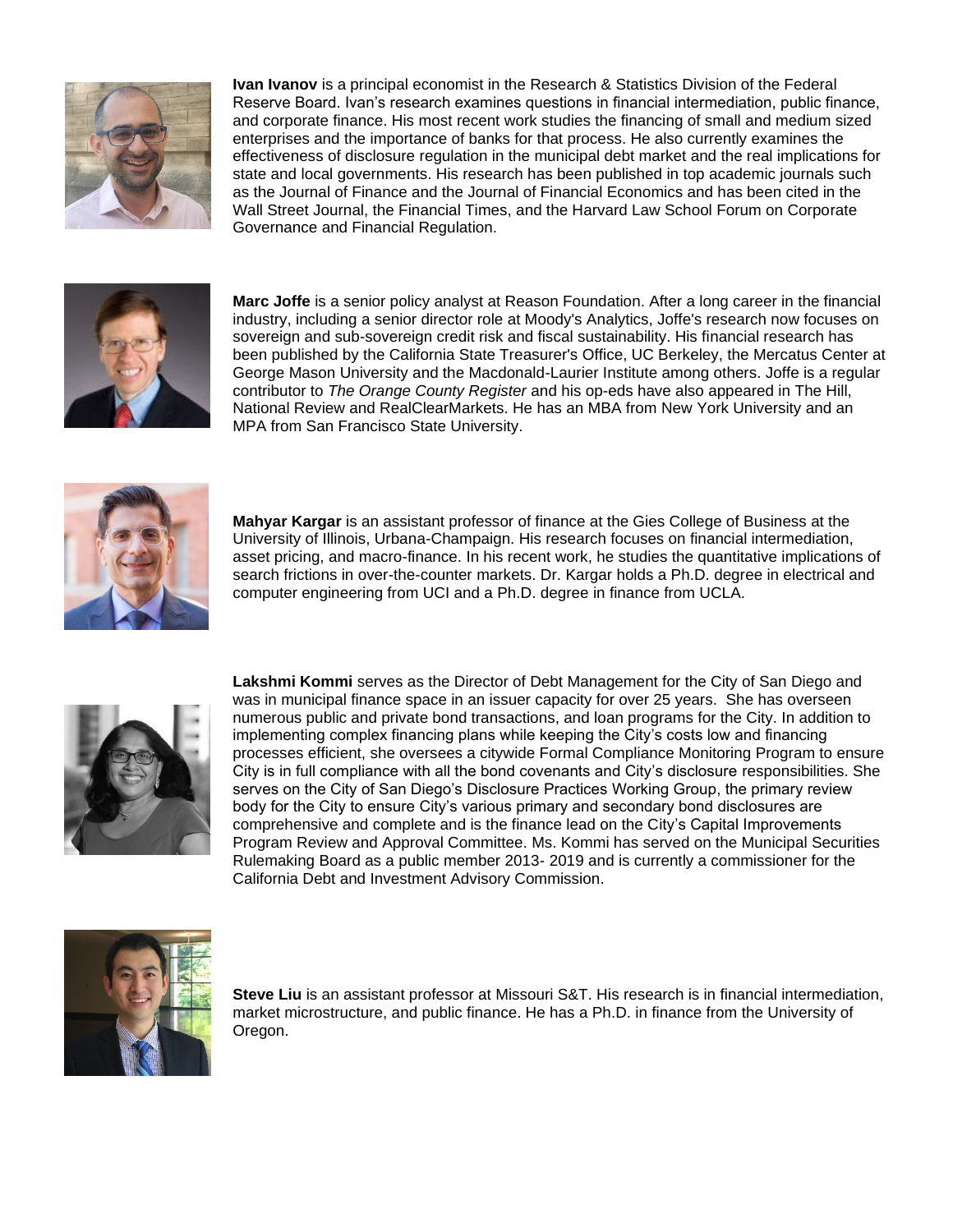

**Justin Marlowe** is a Research Professor at the University of Chicago's Harris School of Public Policy. His research and teaching are focused on public financial management, and he has published four books – including the first open-access textbook on public financial management – and dozens of articles on public capital markets, infrastructure finance, government financial disclosure, and public-private private partnerships. Since 2017 he has served as Editor-in-Chief of *Public Budgeting & Finance*. He is active as an expert witness and has served on technical advisory bodies for several government, private, and non-profit organizations. Prior to academia he worked in local government in Michigan. He is a Certified Government Financial Manager and an elected Fellow of the National Academy of Public Administration, and he holds a Ph.D. in political science and public administration from the University of Wisconsin-Milwaukee.



**W. Blake Marsh** is a senior economist at the Federal Reserve Bank of Kansas City. He joined the Banking Research department in July 2016. His research areas are commercial bank regulation and financial intermediation. His current research examines commercial real estate and corporate lending, bank regulation, and the impact of COVID related federal programs on the U.S. financial system. Dr. Marsh holds a B.A. in economics from The George Washington University and M.A. and Ph.D. degrees from American University. He previously held positions at the Board of Governors of the Federal Reserve System and in the mortgage industry.



**Ryan McDonough** is an Assistant Professor in the Department of Accounting and Information Systems at Rutgers Business School—Newark and New Brunswick. His research addresses issues related to corporate financial reporting and state and local government accounting developments. Before joining the faculty at Rutgers, he earned a Ph.D. in Accounting at the University of Michigan's Ross School of Business. He entered the Ph.D. Program at Michigan after working at PricewaterhouseCoopers in New York City as a Senior Associate in the Capital Markets and Accounting Advisory Services group. Prior to PwC, he was a Postgraduate Technical Assistant at the Governmental Accounting Standards Board in Norwalk, CT. In addition to his Ph.D., he is a Certified Public Accountant and earned Bachelor's and Master's degrees in Accounting from Rutgers Business School.



**Dean Mead** is an Assistant Director of Research and Technical Activities at the Governmental Accounting Standards Board and Coordinator for the Governmental Accounting Standards Advisory Council. Dean also has been an adjunct member of the Accounting & Information Systems faculty at Rutgers Business School since 2008. Dean received the National Federation of Municipal Analyst's Award for Excellence for his efforts to educate municipal bond analysts about governmental accounting through his publications and presentations. He received his education at Cornell University and New York University and is a Certified Government Financial Manager.®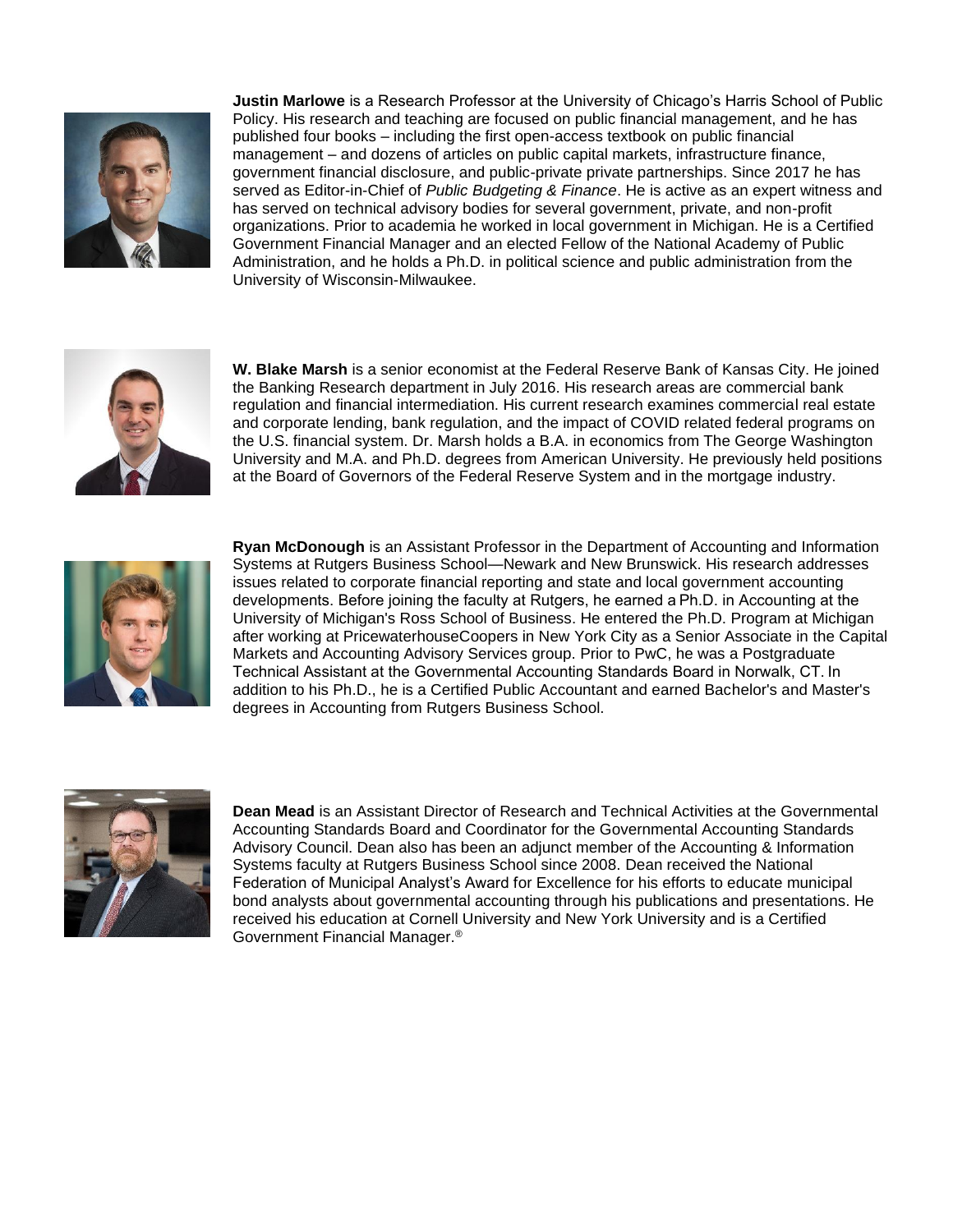

**Uri Monson** has served as the Chief Financial Officer for the School District of Philadelphia since February 2016. In this role, he works to maintain the fiscal integrity of the School District of Philadelphia and allocate the necessary resources to support the District's academic objectives. This role includes formation and oversight of the District's \$3.4 billion Operating Budget; grant management and compliance for over \$500 million in grant funds; management of a \$3.3 billion debt portfolio; treasury; payroll; and, risk management functions. He serves as an information resource on District finances to the media, public officials and the citizenry. From 2012 to 2016, Mr. Monson served as the Chief Financial Officer for Montgomery County, PA. He was responsible for the overall management of County funds, including the County Operating and Capital Budgets, and the County's \$500 million Pension Fund. From 2008 to 2012, Mr. Monson served as Executive Director of the Pennsylvania Intergovernmental Cooperation Authority (PICA). He previously served as Assistant Budget Director for the City of Philadelphia, as well as working for the US Department of Education in Washington, DC as a Congressional liaison, program manager, and policy analyst. Mr. Monson has a Masters Degree in Public Policy, from the Columbia University School of International and Public Affairs. He also has a Bachelor's Degree in Political Science from Columbia University, and Bachelor's Degree in Midrash from the Jewish Theological Seminary of America. Mr. Monson served as a Vice President and Treasurer of Camp Ramah in the Poconos and is a past President of the Philadelphia Committee on City Policy. He was named as a person to watch in Philadelphia Magazine's 2009 "Best of Philly" Issue, and cited as the top "Wonk" in the City.



**Melissa Moye** is Director of the Office of State and Local Finance in the U.S. Department of the Treasury. She assumed leadership responsibility in 2019 after working on policy development in the office nearly since its inception. The office provides analysis of State, local, and territorial finance issues to Treasury policy makers and monitors the municipal bond market and state/local fiscal health. Prior to joining Treasury in September 2014, Dr. Moye served as Chief Investment Officer of the Maryland State Retirement and Pension System, starting in 2010. She has worked extensively on pension finance, investment management, debt sustainability, forecasting, and budget analysis throughout her career. Previously, Dr. Moye served for three years as Maryland's Deputy Treasury for Financial Policy in the Office of the State Treasurer. She provided analysis on state investments, retirement, and debt policy and served as liaison to various state finance-related agencies. Earlier in her career, she was employed by Amalgamated Bank's Trust & Investment Services as Chief Economist. Dr. Moye received the B.A. from Earlham College, continued studies at Temple University, and earned the Ph.D. in Economics from the University of Notre Dame.



**Kimberly Murnieks** was appointed Director of the Ohio State Office of Budget and Management by Governor Mike DeWine on January 14, 2019. Serving as the Chief Financial Officer under the leadership of Governor DeWine, she oversees an office that develops, coordinates and monitors the individual budgets of state agencies, provides the Governor and administration with policy analysis, and reviews all financial transactions made with public funds. Director Murnieks also serves as a member of the Executive Committee of the National Association of State Budget Officers, representing the Midwest Region. From January 2011 through 2018, Director Murnieks was the Chief Operating Officer for the Ohio Attorney General's office overseeing Budget and Finance, Information Technology, Human Resources, General Services, Records Management, Internal Audit and Risk Management. Director Murnieks is a summa cum laude graduate of Marietta College with a bachelor's degree in Political Science, and is a graduate of The Ohio State University's John Glenn College of Public Affairs with a Master of Public Administration specializing in Public Finance. She also is an American Mensa member. She volunteers with Girl Scouts of the USA as a troop leader, a certified canoe instructor, a service unit manager and a delegate to the National Council representing Girl Scouts of Ohio's Heartland Council. Director Murnieks is originally from Washington County, Ohio and currently resides in Central Ohio with her husband and three children.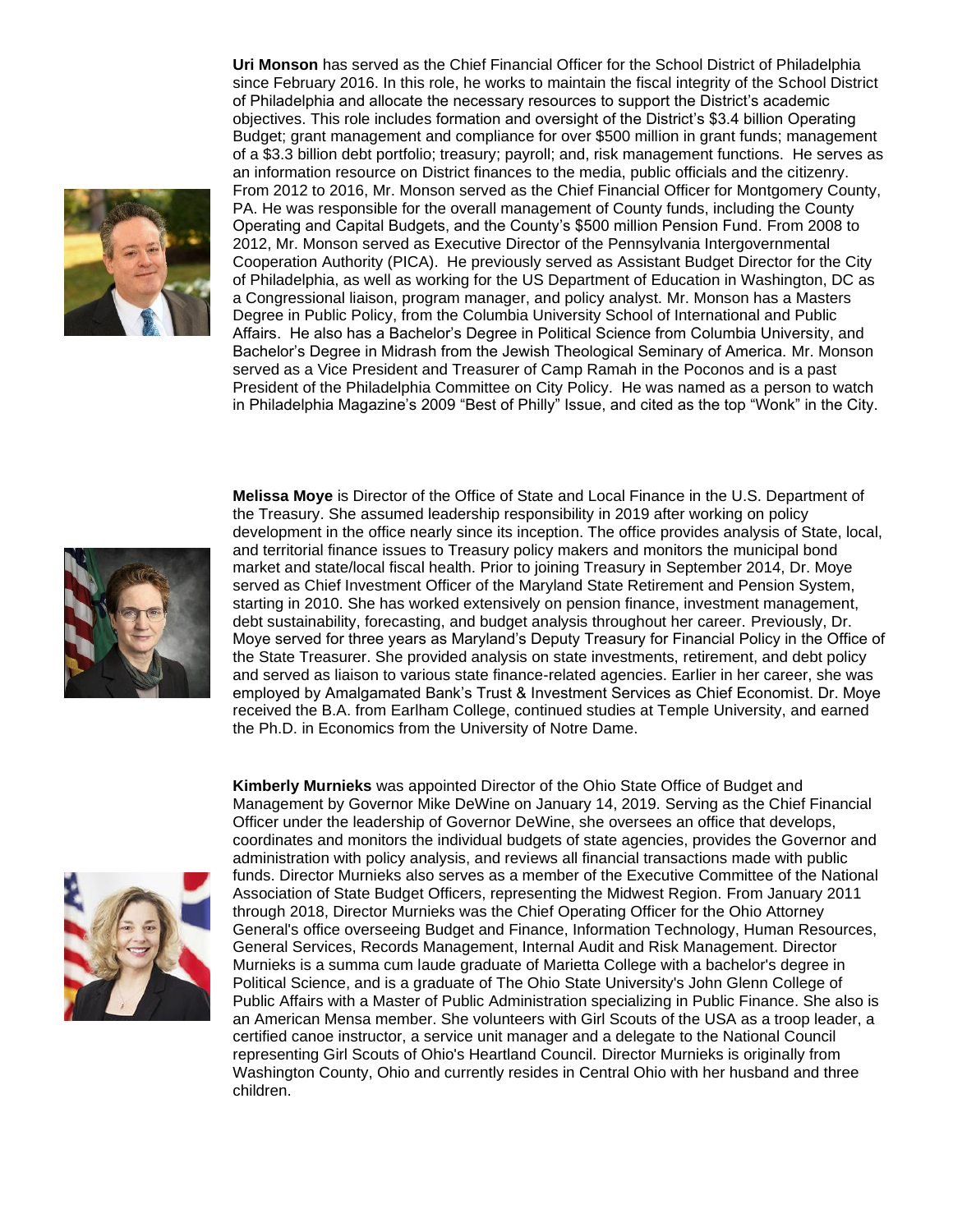

**Peter Orr** founded Intuitive Analytics in March 2005, after 13 years in the capital markets working as an institutional financial advisor, investment banker, and risk management professional. Most recently he was employed at JPMorgan Securities where his responsibilities included swaps and derivative strategies in the housing, healthcare and local government sectors. He also designed and developed analytics that were used broadly within JPMorgan public finance investment banking, swaps, and risk management. Mr. Orr was vice chair of the Bond Market Association's New Products Committee in 2004 and chair of its Financial Products Committee in 2005-2006. Mr. Orr holds a BA in economics from the University of Florida and a Masters of Science in Mathematics from the University of Chicago.



**Richard Ryffel** is a part-time Professor of Finance Practice at Washington University in St. Louis' Olin Business School. During his 30-year career in investment banking and asset management, Ryffel advised colleges and universities, hospitals, cities, states, airports, school districts, and corporations on financings and capital structure, and led hundreds of financings in both the taxable and tax-exempt markets. He previously worked at A.G. Edwards (now Wells Fargo Advisors), Bank of America, Edward Jones and J.P. Morgan. In 2012, while in industry, he conceived and launched the Municipal Finance Conference with Professor Daniel Bergstresser of Brandeis University.



**Louise Sheiner** is a senior fellow in Economic Studies and policy director for the Hutchins Center on Fiscal and Monetary Policy. She had served as an economist with the Board of Governors of the Federal Reserve System since 1993, most recently as the senior economist in the Fiscal Analysis Section for the Research and Statistics Division. In her time at the Fed, she was also appointed Deputy Assistant Secretary for Economic Policy at the U.S. Department of the Treasury (1996), and served as Senior Staff Economist for the Council of Economic Advisers (1995-96). Before joining the Fed, Sheiner was an economist at the Joint Committee on Taxation. Sheiner pursues research on health spending and other fiscal issues. She received her Ph.D. in economics from Harvard University, as well as an undergraduate degree in biology at Harvard.



**Brian Sigritz** is the Director of State Fiscal Studies for the National Association of State Budget Officers (NASBO) in Washington, D.C. Within NASBO, his responsibilities include tracking and analyzing tax and revenue trends, as well as handling NASBO activities related to transportation, public-private partnerships, energy, and disaster response issues. He also monitors the fiscal health of the states and edits and produces the State Expenditure Report annually. Prior to coming to NASBO, Sigritz worked as a legislative aide in the Ohio Senate and the Ohio House of Representatives, where he served as the caucus staff representative on the Human Services and Aging Committee. He has also served as the legislative liaison to the Mayor of Dayton, Ohio. In addition, Sigritz has authored articles on state fiscal conditions, has been quoted in a number of publications, and has appeared on several television programs. Sigritz graduated with a Bachelor of Arts from St. Bonaventure University, and received his Master of Public Administration degree from George Washington University. He also studied sociology and history while attending Oxford University.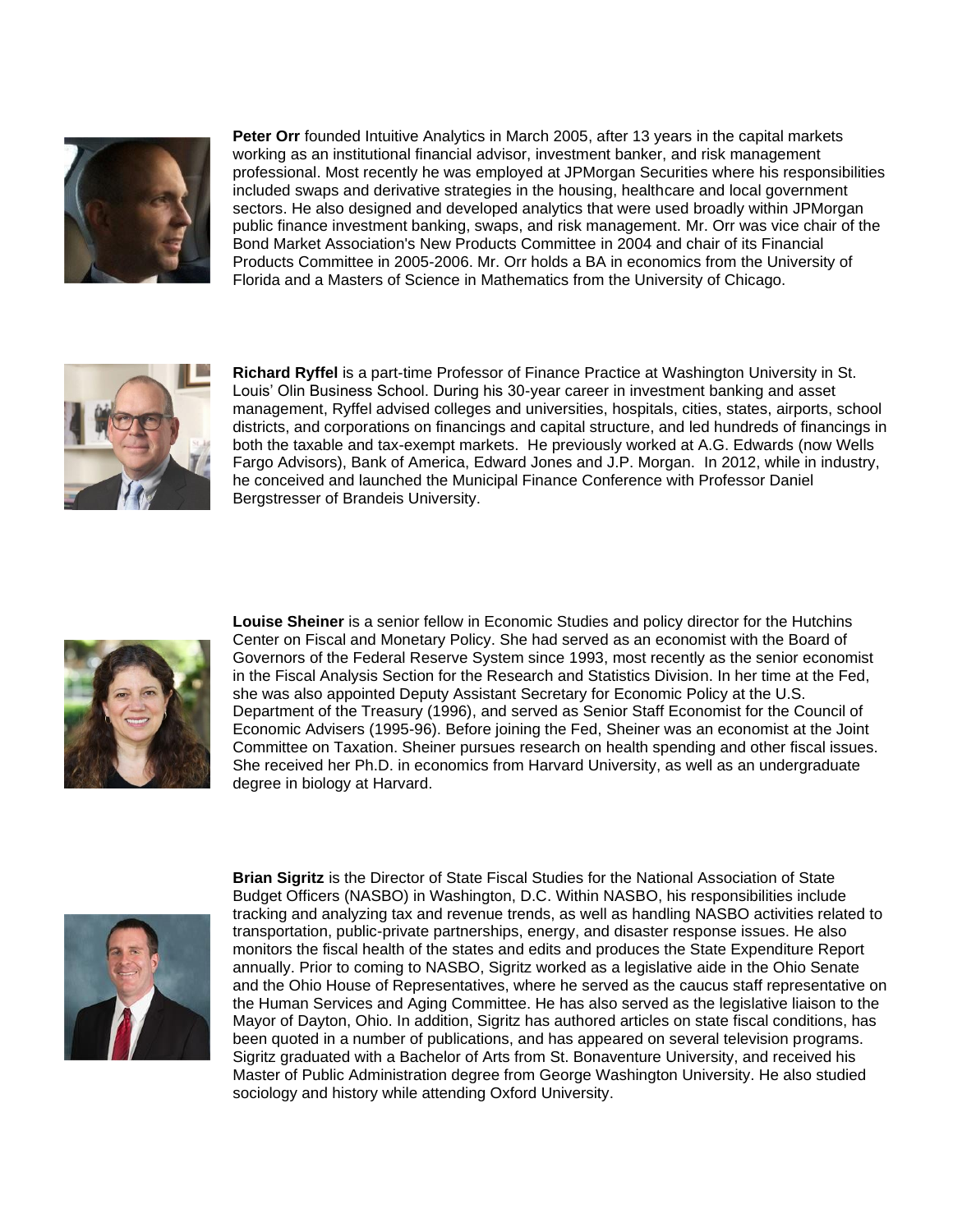



**Sarah Snyder** is a Managing Director at Ramirez & Co., Inc. Ramirez is a full-service investment bank whose primary business is the structuring, pricing, underwriting, marketing and trading of municipal bonds. Based in New York City, Snyder has worked around the country in municipal finance for the last 16 years, spending most of her time with clients in the east and Midwest. She has led over \$12 billion of municipal bond transactions across various sectors including many of the largest water and sewer, transportation and airport issuers across the country. Throughout her experience, she has worked diligently with clients in presenting their credits which has led to numerous rating agency upgrades and introduction of credits to new investors. She has also actively worked with issuers to finance green infrastructure projects with the use of Green Bonds and targeting investors with ESG priorities. She understands the importance of networking and empowering women in the finance industry and remains active in various organizations, including currently serving on the Board for Ladies First, the Mid-Atlantic Women in Public Finance chapter. Snyder earned a B.A. in finance, accounting and international business from the Olin School of Business at Washington University in St. Louis.

**Bradley Wendt** is a senior consultant at Charles River Associates. He returned to Charles River Associates ("CRA") in 2020 after serving a two-year appointment as Senior Advisor to the Under Secretary of the U.S. Department of the Treasury. Mr. Wendt led U.S. Treasury's fiscal engagement with Puerto Rico leadership on all issues central to the island's insolvency and economic recovery. Additionally, he interfaced with multiple federal agencies designing the fiscal controls required for disbursing \$40 billion disaster recovery funds and \$10 billion of energy grid restoration. Before his appointment to the U.S. Treasury, Mr. Wendt was a senior consultant to CRA, specializing in fixed income capital markets, securities pricing, best execution practices, regulatory compliance, and municipal securities. Brad Wendt's CRA engagements include: FINRA arbitration for breach of fiduciary duty, unjust enrichment, unauthorized trading; Government of Puerto Rico securitized bond issuances; sovereign government's "ability-to-pay" \$655 million federal court judgment; custom and practice for financial markets and bond underwritings; domestic government's "ability-to-pay" multi-billion dollar accrued compensation; and high yield bond pricing for a sovereign tax dispute. Prior to joining CRA, Mr. Wendt created the municipal capital markets group at Goldman Sachs. For a decade, he led the group's structuring, origination, trading, securitization, hedging, pricing, product development, and end-of-day portfolio valuations. He also oversaw municipal capital markets proprietary trading and ran Goldman Sachs' \$40 billion short-term municipal remarketing program. While a Goldman Sachs' Managing Director, Mr. Wendt co-founded the leading trading platform for retail fixed income (currently dba Tradeweb Direct). Upon retiring from Goldman Sachs, Mr. Wendt became the trading platform's president and the brokerdealer's senior regulatory and credit officer. At the time of sale to private equity for \$320 million, the company electronically interfaced with 100,000 registered representatives at 50 securities firms. He was honored by Institutional Investor with its *Deal of the Year* award for innovative municipal capital markets financings.



**David Wessel** is a senior fellow in Economic Studies at Brookings and director of the Hutchins Center on Fiscal and Monetary Policy, the mission of which is to improve the quality of fiscal and monetary policies and public understanding of them. He joined Brookings in December 2013 after 30 years on the staff of The Wall Street Journal where, most recently, he was economics editor and wrote the weekly Capital column. He is a contributing correspondent to The Wall Street Journal, appears frequently on NPR's Morning Edition and tweets often at @davidmwessel. David is the author of two New York Times best-sellers: "In Fed We Trust: Ben Bernanke's War on the Great Panic" (2009) and "Red Ink: Inside the High Stakes Politics of the Federal Budget" (2012.) He has shared two Pulitzer Prizes, one in 1984 for a Boston Globe series on the persistence of racism in Boston and the other in 2003 for Wall Street Journal stories on corporate scandals. David has served as a member of the Bureau of Labor Statistics' Data Users Advisory Committee. He also has taught in the Dartmouth Tuck School of Business Global 2030 executive education program and in the journalism program at Princeton University. A native of New Haven, Conn., and a product of its public schools, David is a 1975 graduate of Haverford College. He was a Knight-Bagehot Fellow in Business and Economics Journalism at Columbia University in 1980-81.